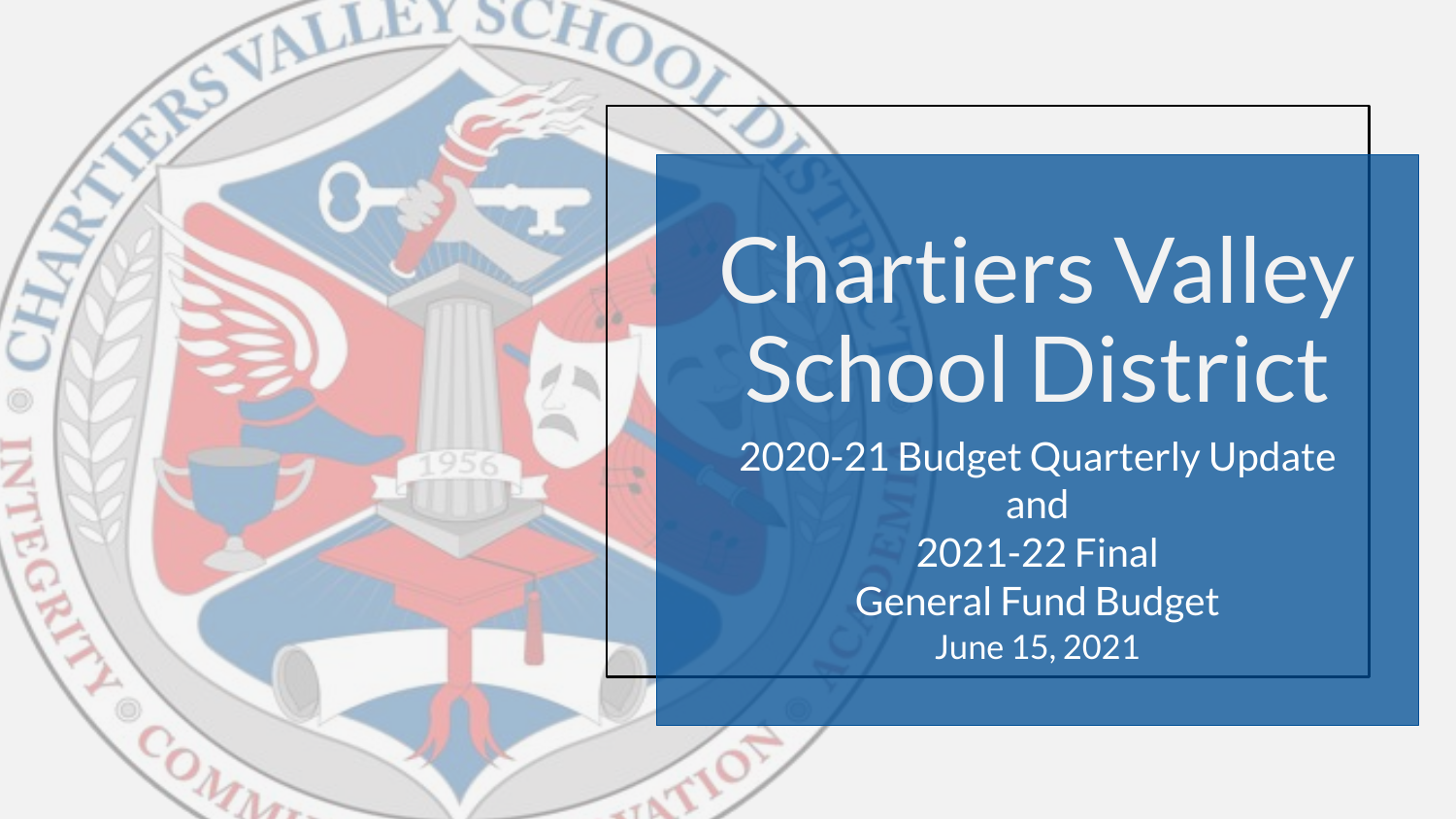# mission

The mission of the Chartiers Valley School District, a community dedicated to shared leadership, is to graduate students who achieve personal success by providing an exceptional academic foundation in a safe, nurturing environment that inspires creativity and innovation while embracing diversity.

### vision

We will inspire excellence in instruction, learning and innovation to prepare our students to achieve personal success.

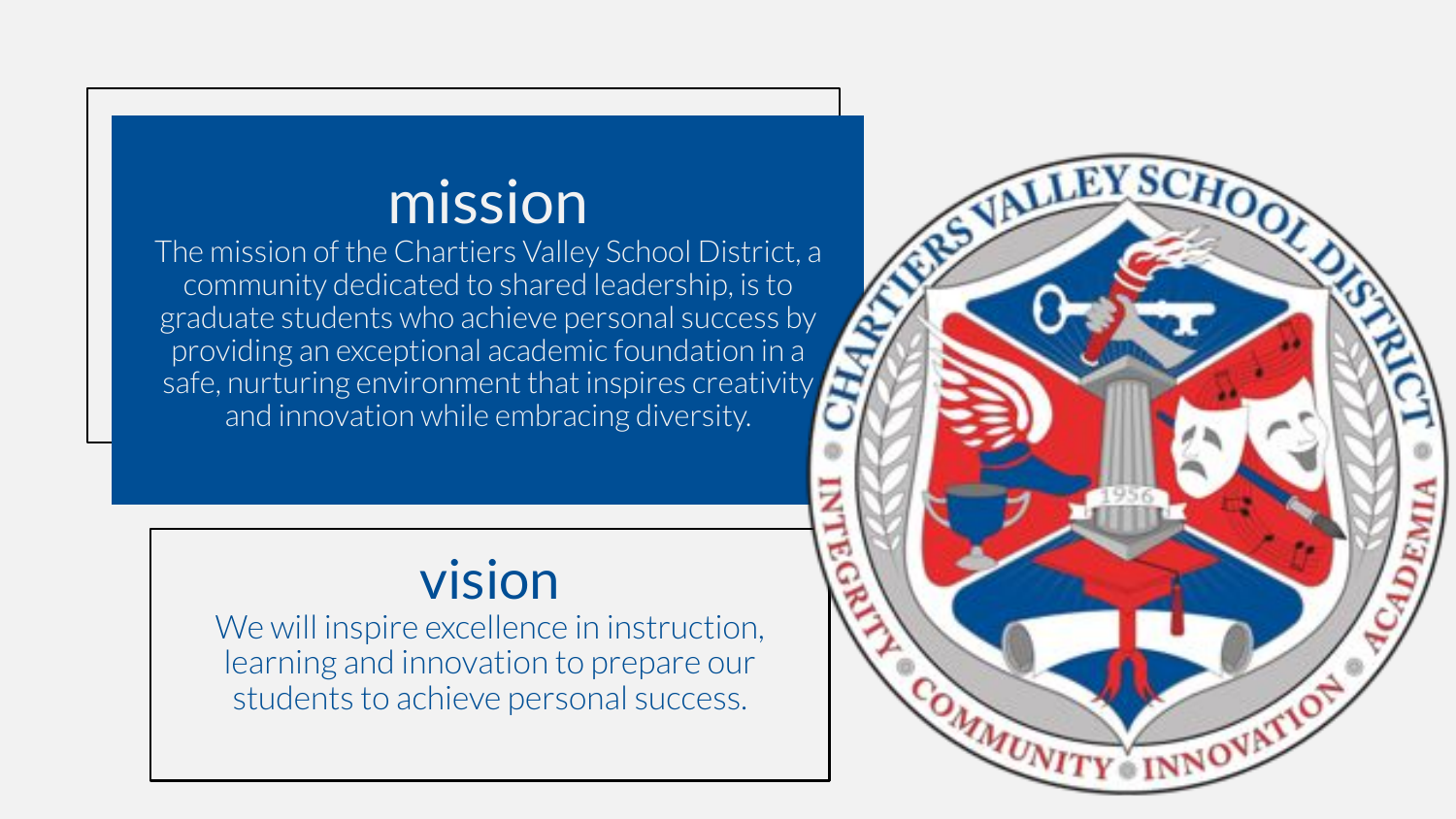

- Demonstrate genuine care, concern and fondness for students.
- Adopt an education-centered focus where students come first, followed closely by the needs of their parents.
- Develop and nurture healthy, productive and cooperative relationships with colleagues.
- Communicate regularly and clearly with students, their families and the community.
- Create and cultivate a district-wide learning community where all employees and educators are valued.
- Encourage innovation and creativity.
- Embrace community and regional partnerships.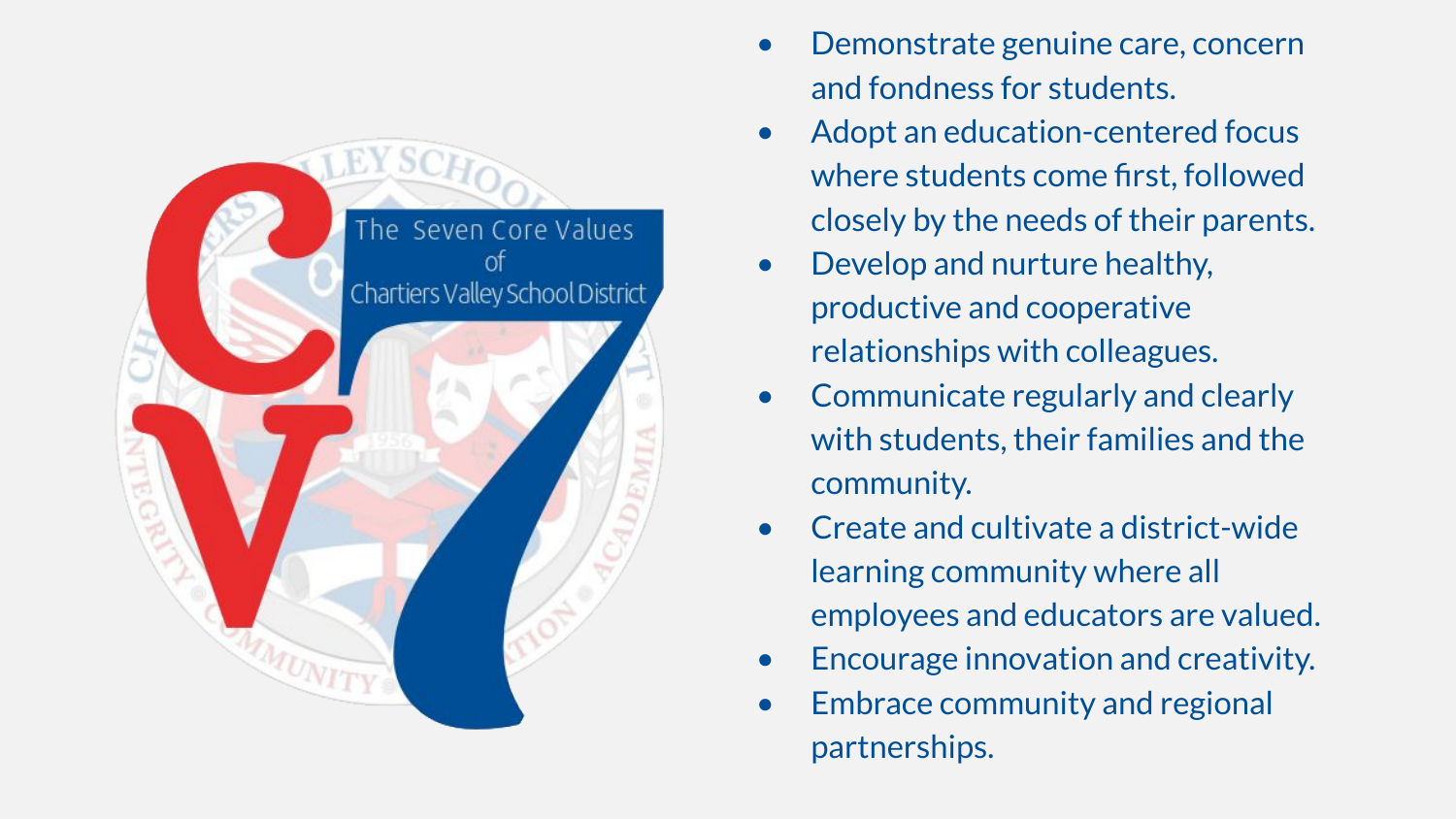### **Agenda/Deliverables**

- 2020-2021 Budget Update
- 2021-2022 Final General Fund Budget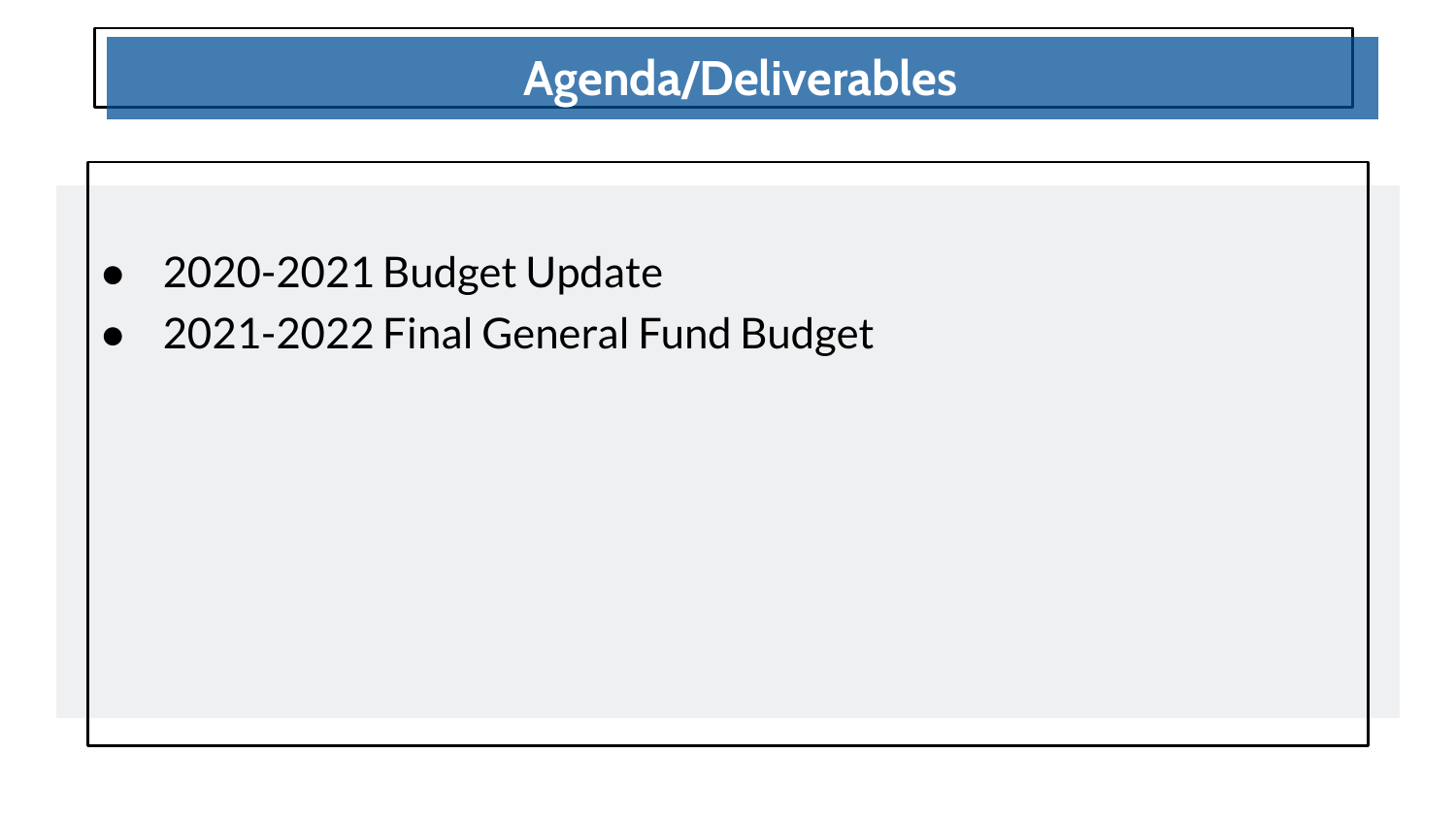# **Glossary of Acronyms**

| <b>BEF</b>   | <b>Basic Education Funding</b>                          |
|--------------|---------------------------------------------------------|
| <b>ESSER</b> | <b>Elementary and Secondary School Emergency Relief</b> |
| <b>FEMA</b>  | <b>Federal Emergency Management Agency</b>              |
| <b>OPEB</b>  | <b>Other Post-Employment Benefits</b>                   |
| <b>PCCD</b>  | Pennsylvania Commision on Crime and Delinquency         |
| <b>PDE</b>   | <b>Pennsylvania Department of Education</b>             |
| <b>PEMA</b>  | Pennsylvania Emergency Management Agency                |
| <b>PSERS</b> | Pennsylvania School Employees Retirement System         |
| <b>SEF</b>   | <b>Special Education Funding</b>                        |
|              |                                                         |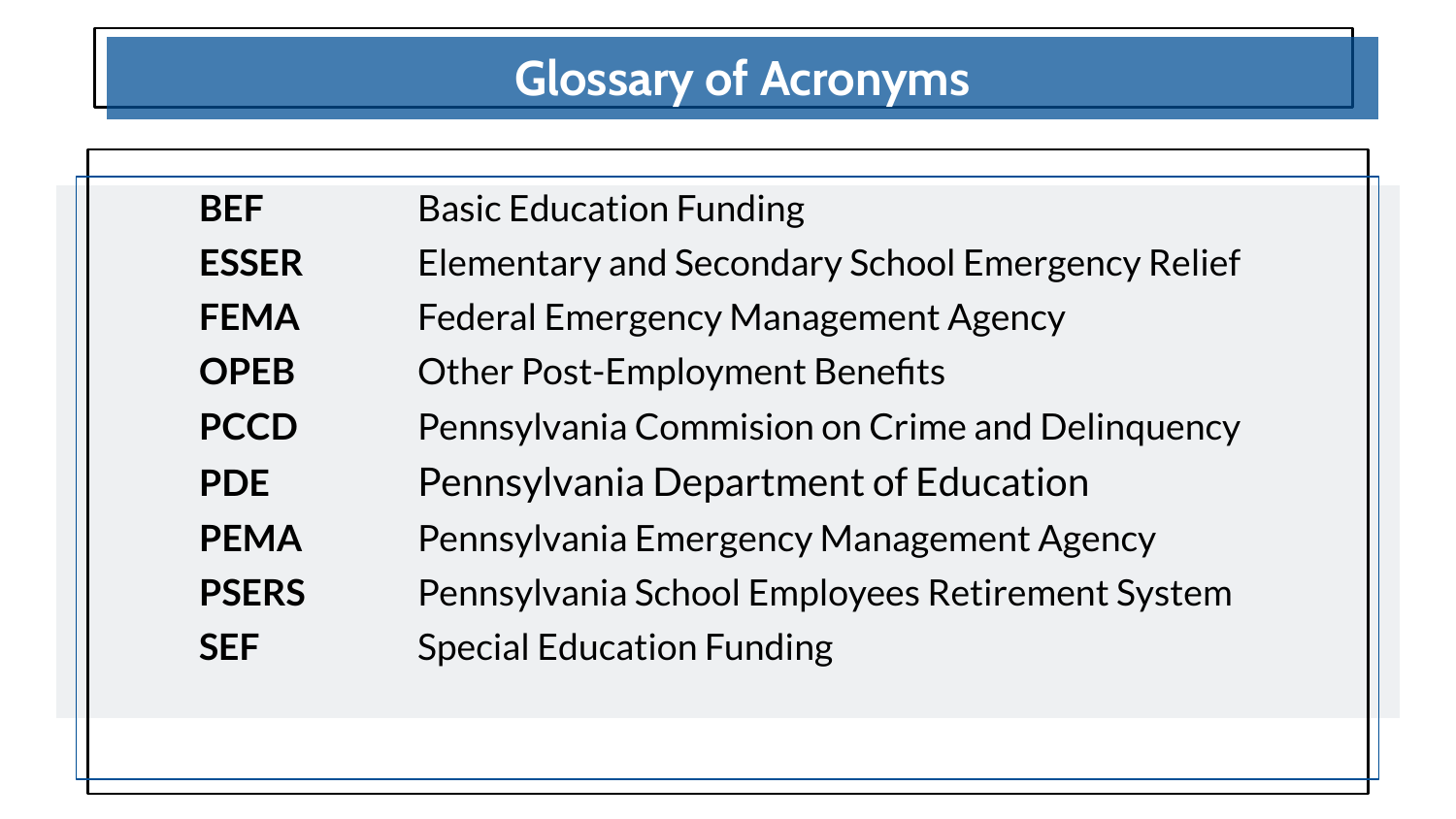## **2020-2021 Quarterly Budget Update**

| 2020-21 COVID Impact on Chartiers Valley     |                   |  |
|----------------------------------------------|-------------------|--|
| <b>COVID Expenses:</b>                       | \$1,902,154       |  |
| <b>Covid Revenues- Grants:</b>               | \$1,320,439       |  |
| Overage                                      | \$581,715         |  |
| <b>Plus Unforeseen Food Service Loss</b>     | \$188,152         |  |
| <b>Plus Unforeseen Charter Tuition</b>       | \$262,413         |  |
| Unforseen Revenue (SRO Safe Schools)         | $($ \$ 30,000)    |  |
| <b>Unforeseen SBAP Reconcilation Revenue</b> | $($ \$ \$66,168)  |  |
| <b>Unforeseen Contingency Fund Revenue</b>   | (\$ 150,000)      |  |
| <b>Other Adjustments</b>                     | $(5\quad 51,329)$ |  |
| <b>Projected Shortfall</b>                   | - \$734,783       |  |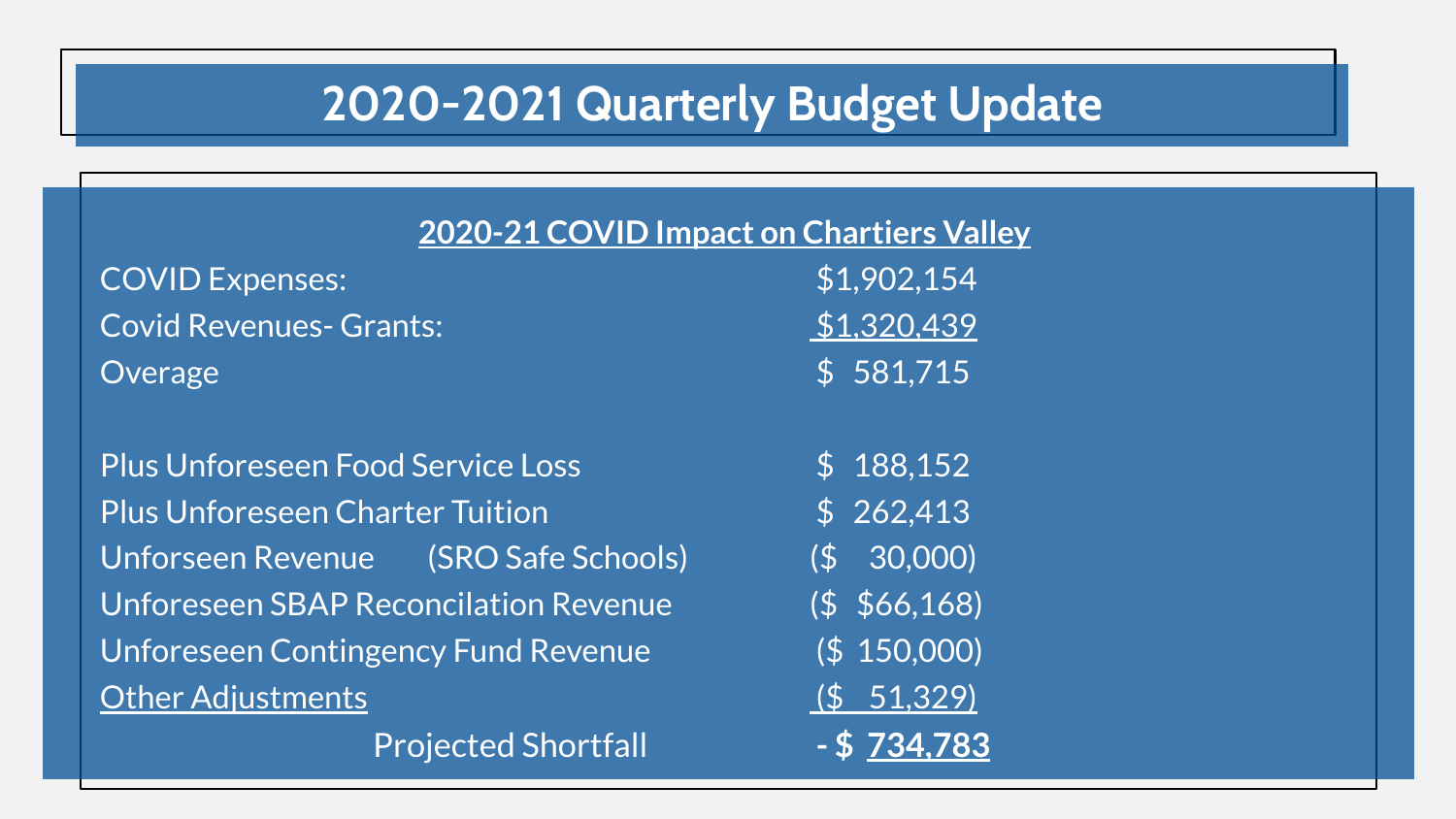## **2020-2021 Budget Projection Summary**

|                                                                      | <b>Conservative Projection 2020-21 Budget Summary</b>                                   |                                                                                                                                                 |                                                     |
|----------------------------------------------------------------------|-----------------------------------------------------------------------------------------|-------------------------------------------------------------------------------------------------------------------------------------------------|-----------------------------------------------------|
| <b>Revenues</b>                                                      | \$67,145,624                                                                            | Increases in these areas                                                                                                                        | <b>Expenditures</b>                                 |
| Expenditures                                                         | \$67,880,407                                                                            | <b>Covid-19 Expenses</b>                                                                                                                        | \$581,715                                           |
| Variance                                                             | $-5$ 734,783                                                                            | <b>Food Service</b>                                                                                                                             | \$188,152                                           |
| to General Fund in 2020-21<br>Additional \$3,517,390<br>O<br>$\circ$ | • The Risk Management Fund and OPEB were moved<br>Increase to fund balance is projected | Charter School/<br><b>Special Education Tuition</b><br>Unforeseen Revenues<br><b>Safe Schools, SBAP, Cont</b><br>Funds)<br>Adjustments<br>Total | \$262,413<br>(5246, 168)<br>(551, 329)<br>\$734,783 |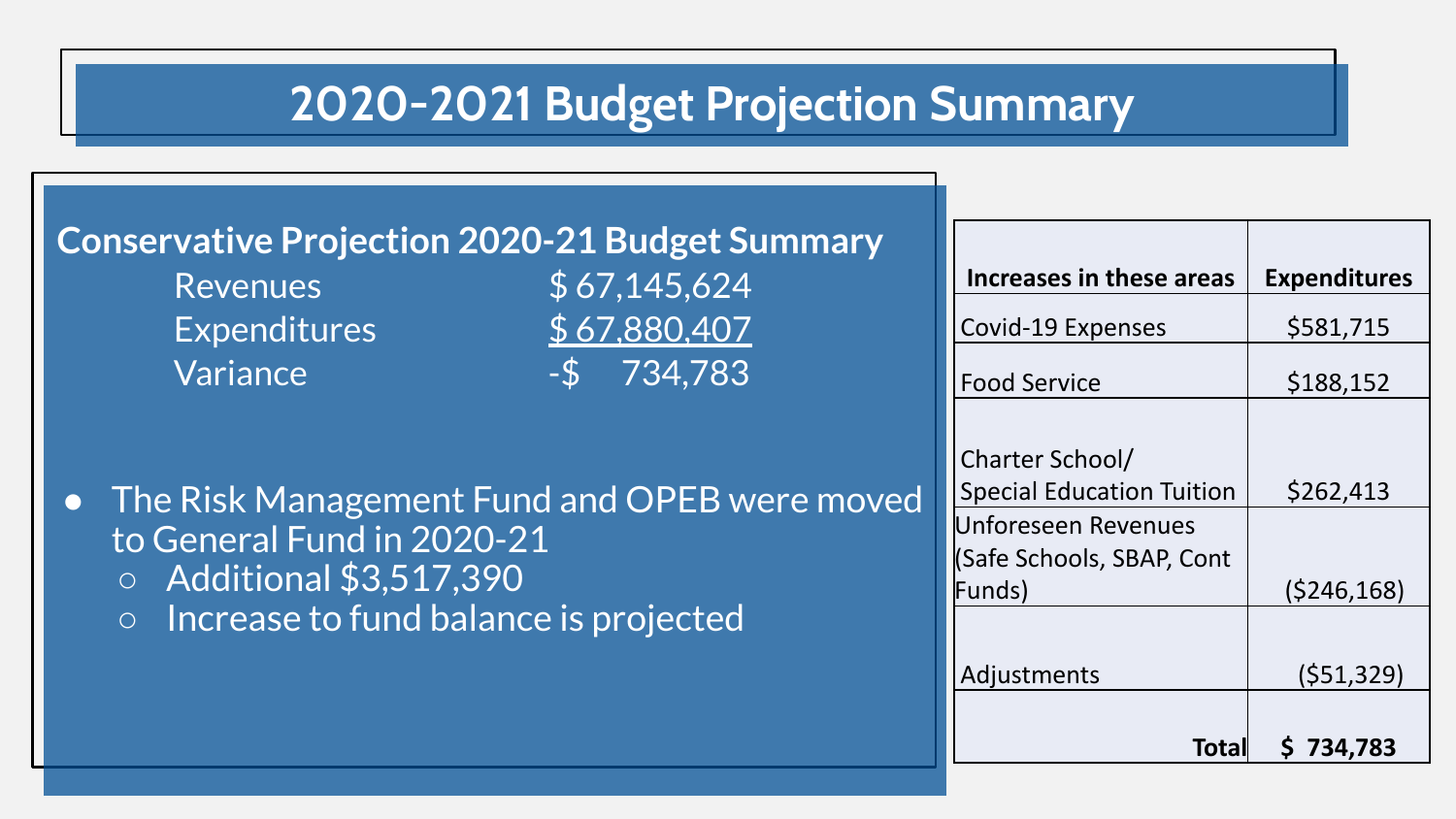## 2021-2022 Proposed General Fund Final Budget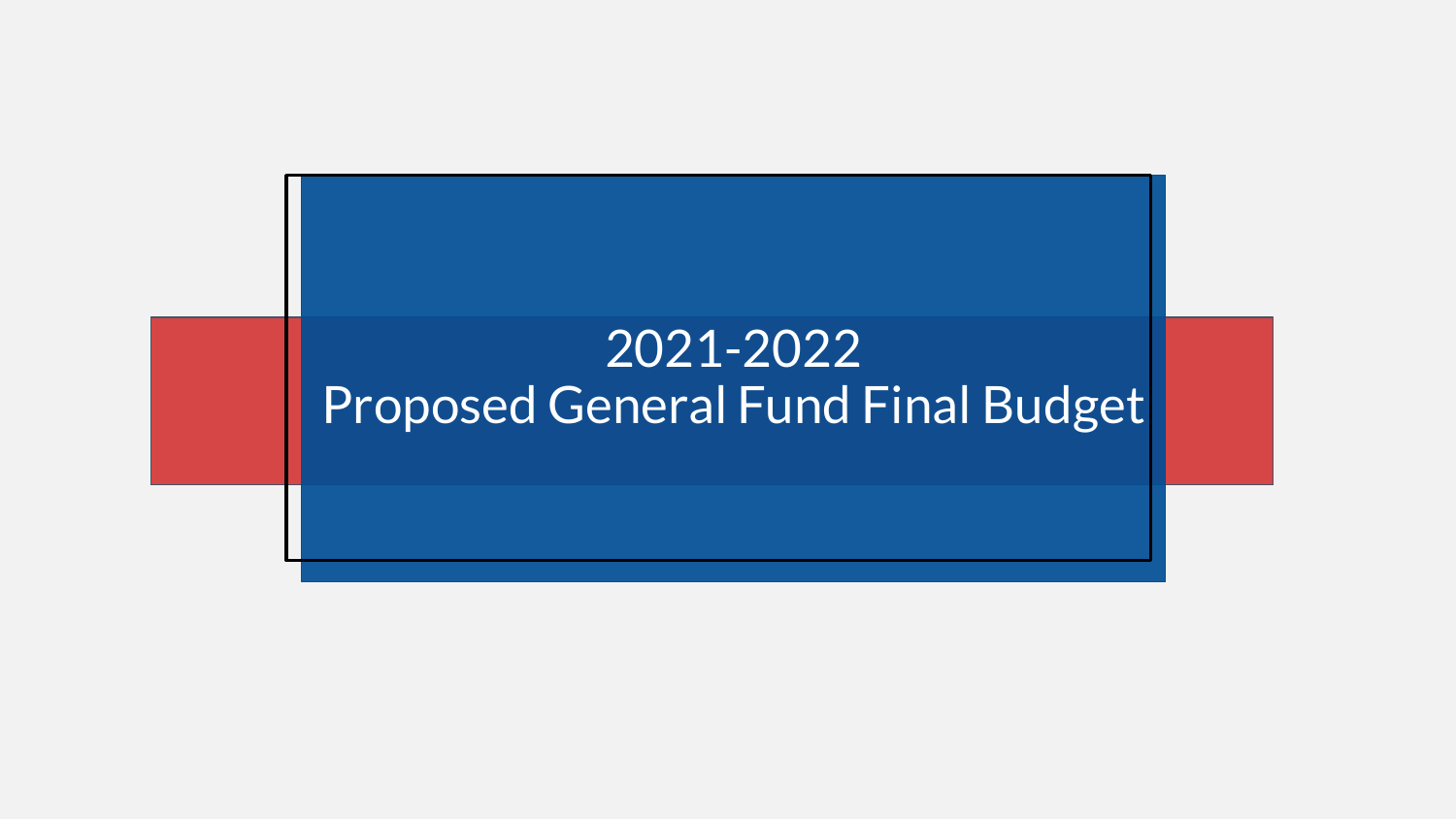### **Audited Fund Balance June 30, 2020**



| <b>General Fund Balance</b>                                                                      | \$2,925,777               |
|--------------------------------------------------------------------------------------------------|---------------------------|
| Assigned                                                                                         | $\mathfrak{F}$<br>838,344 |
| Unassigned                                                                                       | \$2,087,433               |
| <b>Risk Management</b><br>(Unassigned and moved to<br>General Fund 2020-21 FY)                   | \$1,259,706               |
| <b>OPEB (Assigned and moved</b><br>to General Fund 2020-21<br>FY)                                | \$2,257,684               |
| <b>Projected General Fund Balance as</b><br>of June 30, 2021 (only \$3,347,139 is<br>Unassigned) | \$6,443,167               |
| <b>Debt Stabilization</b>                                                                        | \$4,515,374               |
| <b>Capital Reserve</b>                                                                           | \$3,497,139               |
| <b>Designated Purpose</b>                                                                        | 131,579<br>\$.            |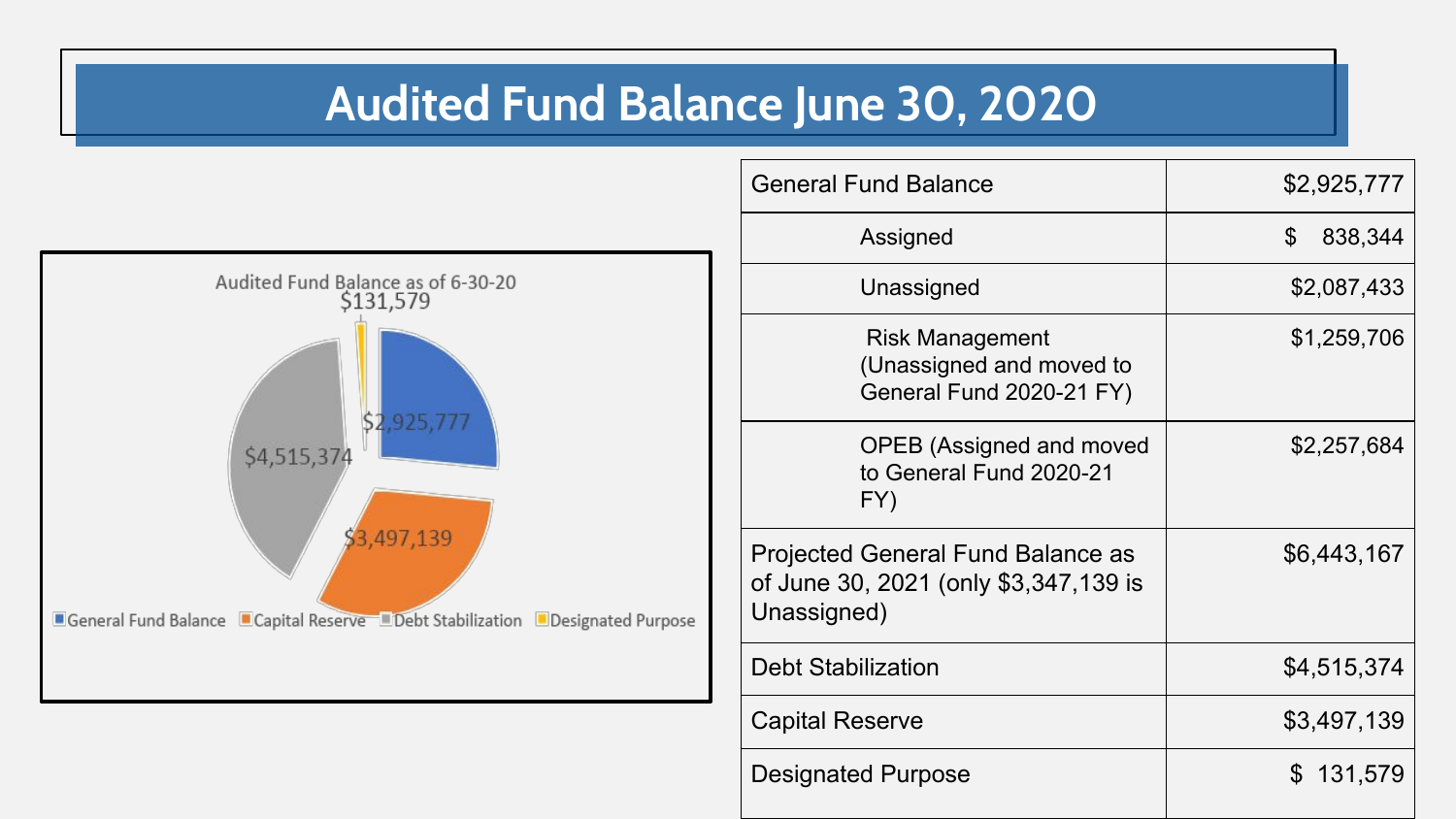#### **Debt Stabilization Fund**

- Debt Stabilization Fund 6-30-20: \$4,515,374
- The Debt Stabilization Fund protects the General Fund Balance
- This fund will absorb the projected deficit in the  $2020-21$  fiscal year
- An unassigned General Fund Balance of 5% to 8% is recommended; Chartiers Valley's unassigned fund balance is currently 3%
- Projected Debt Stabilization Fund 6-30-21: \$3,111,906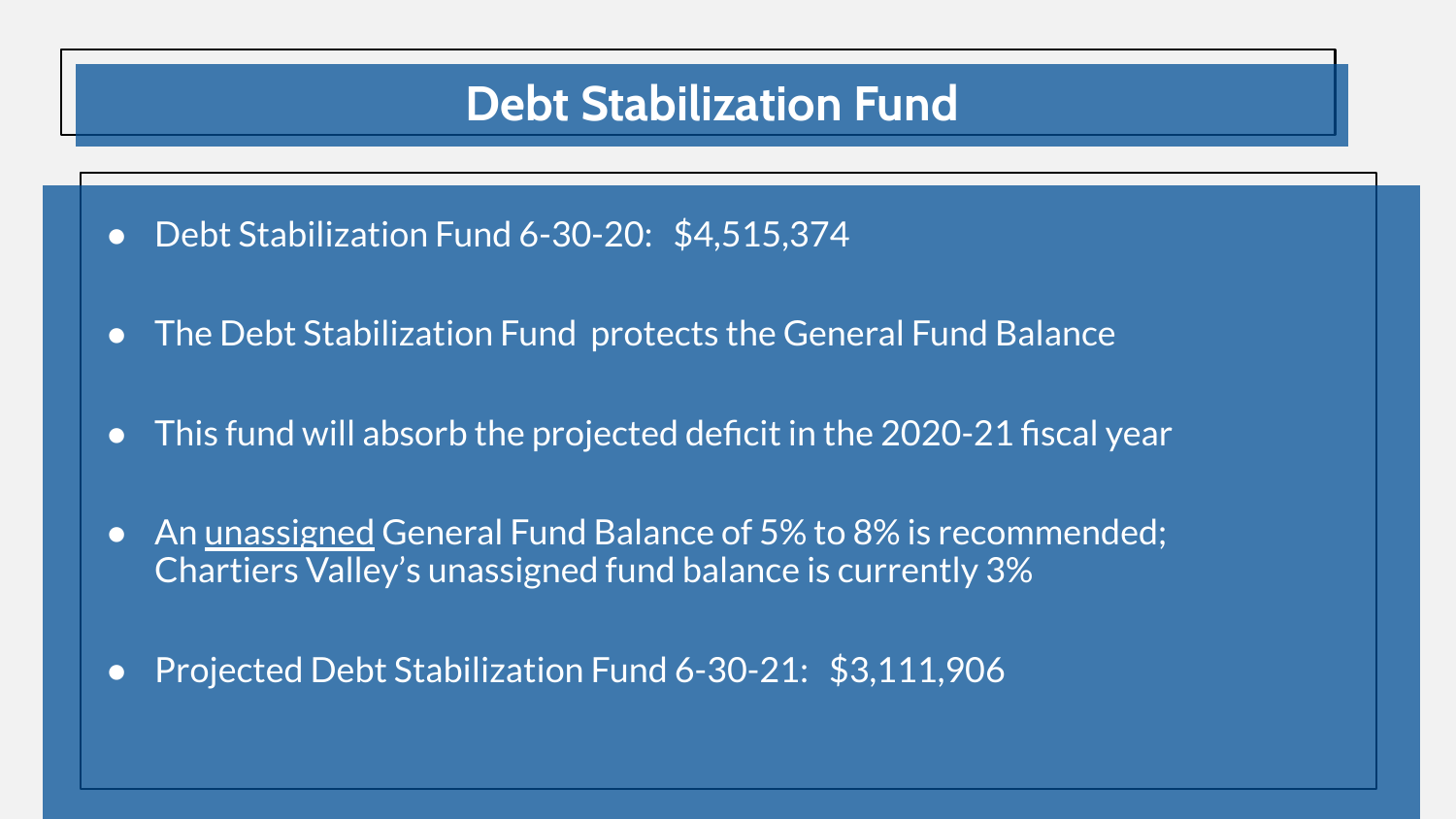### **Debt Stabilization Fund**

| Debt Stabilization Fund 6-30-20           | $\mathbb{S}$   | 4,515,374        |
|-------------------------------------------|----------------|------------------|
| Less 2020-21 Expenses                     | $\mathbb S$    | (668, 685)       |
| Less 2020-21 Projected Deficit            | $\mathbb{S}^-$ | <u>(734,783)</u> |
| Debt Stabilization Fund 6-30-21 Projected | \$             | 3,111,906        |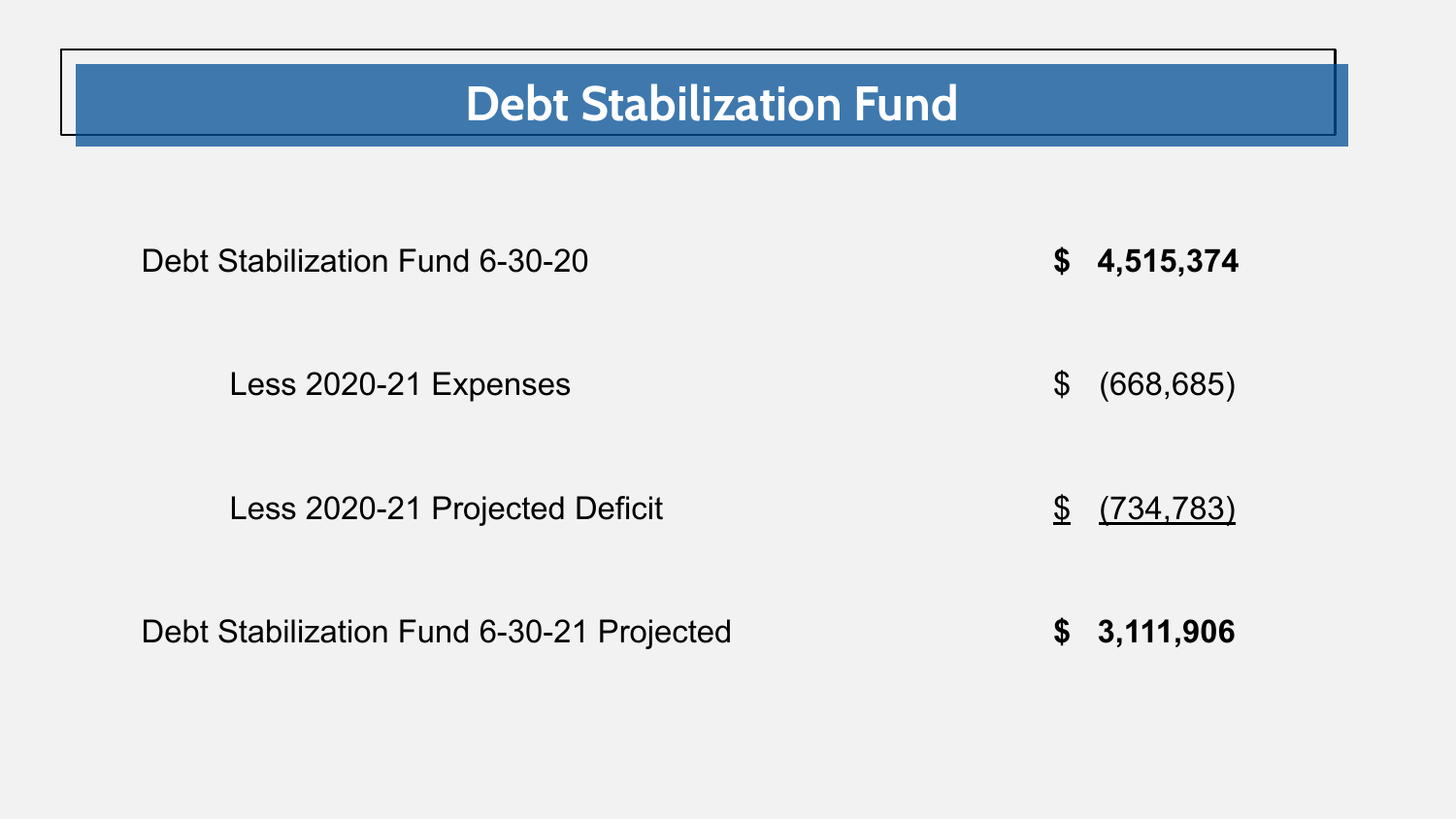## **2021-2022 Proposed Capital Budget**

| 2020-21 Capital Reserve Balance 6-30-20                           | \$3,497,139                         |
|-------------------------------------------------------------------|-------------------------------------|
| 2020-21 Projected Capital Expense                                 | 627,093<br>$\mathfrak{S}$           |
| 2021-22 Capital Reserve Budget                                    |                                     |
| <b>Bus Lease Interest</b>                                         | $\boldsymbol{\mathsf{S}}$<br>51,087 |
| <b>Bus Lease Principal</b>                                        | 342,215<br>$\mathfrak{S}$           |
| Pre-owned tow behind man lift                                     | $\boldsymbol{\mathsf{S}}$<br>48,000 |
| LED gym lights (HS auxiliary gym and both gyms at Primary School) | 11,000<br>$\mathfrak{L}$            |
| High School Roofs - Old Kitchen, Gym, Pool, and Auditorium        | \$2,298,555                         |
|                                                                   |                                     |
| 2021-22 Capital Reserve Projected Balance 6-30-22                 | 119,189                             |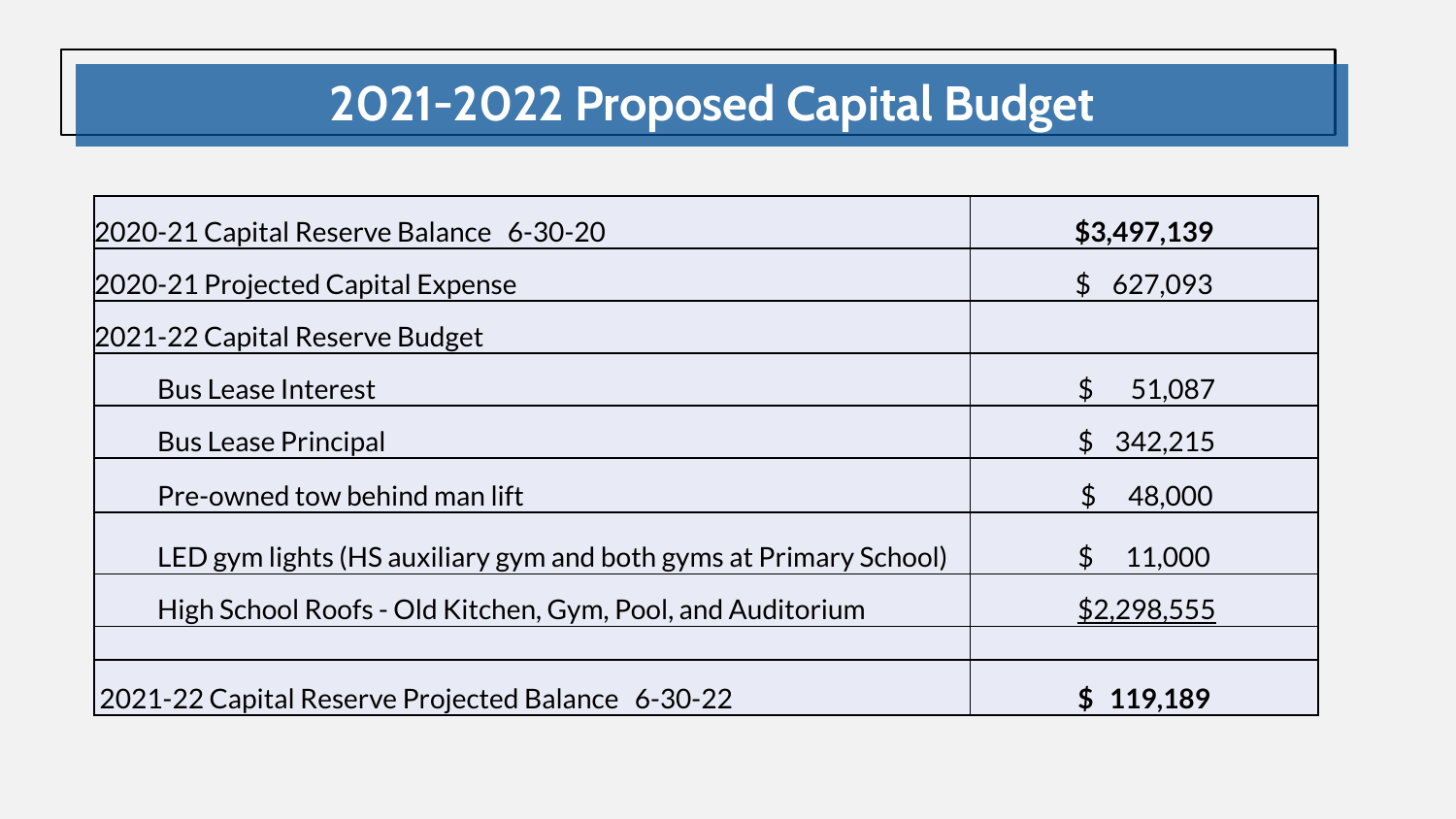## **2021-2022 Proposed Final General Fund Budget**

#### Interest and Principal Payments

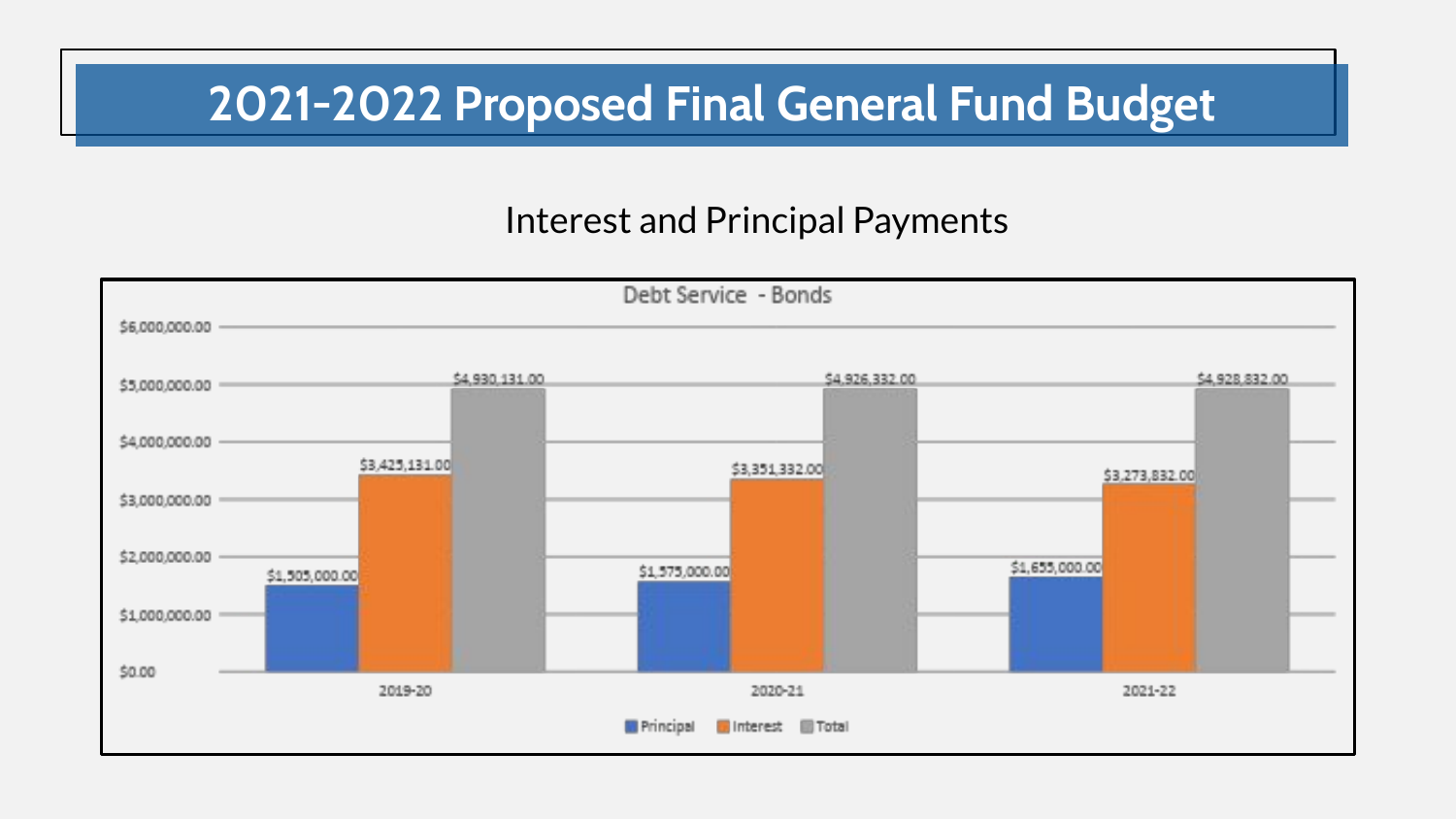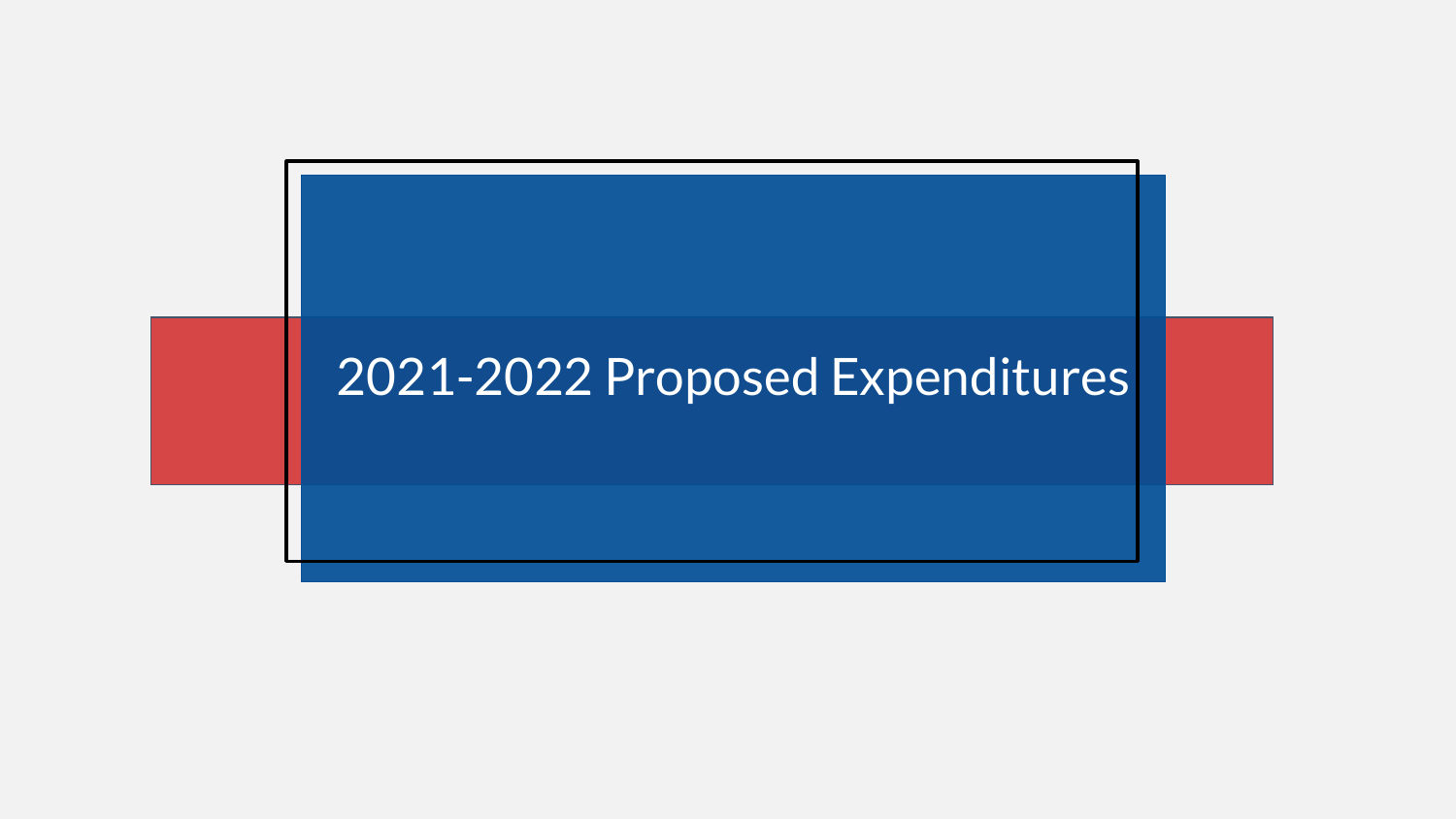#### **2021-2022 Expenditure Increases**

- •Salaries adjusted per collective bargaining agreements
- •5% increase to healthcare
- •Certified PSERS rate of 34.94%
- •Projected charter school tuition with no change in funding formula
- •3% increase for special education tuition
- •Vocational budget increase due to higher student enrollment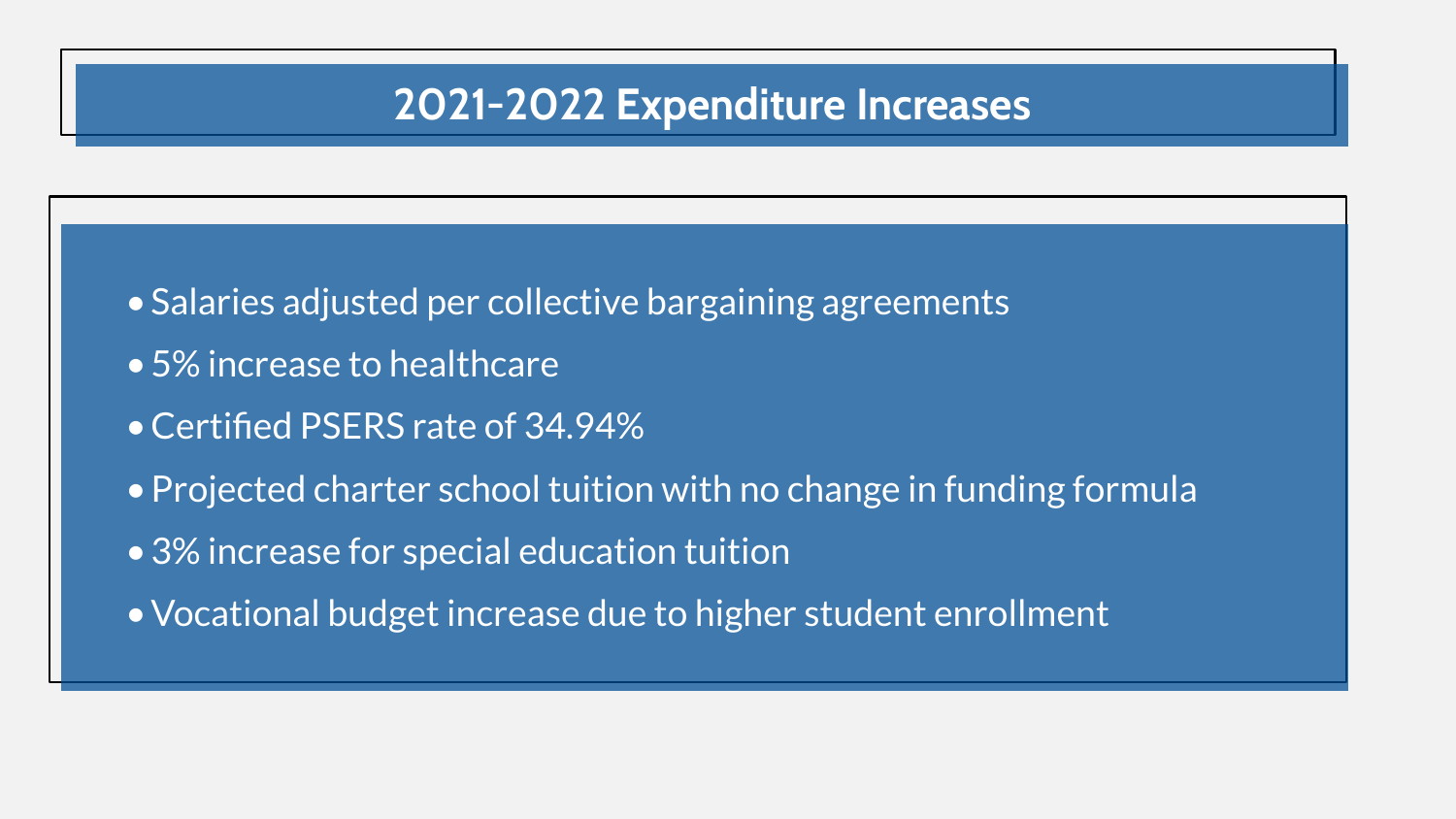## **2021-2022 Proposed Expenditures by Object**

|            |                                 | <b>Total</b> |                           | \$72,158,944 |
|------------|---------------------------------|--------------|---------------------------|--------------|
| 900        | <b>Other Uses of Funds</b>      |              |                           | \$ 1,926,415 |
|            | 800 Other Objects               |              | $\mathfrak{L}$            | 4,163,030    |
|            | 700 Property                    |              | $\mathcal{S}$             | 739,509      |
|            | 600 Supplies                    |              |                           | \$2,427,230  |
|            | 500 Other Purchased Services    |              |                           | \$5,412,234  |
|            | 400 Purchased Property Services |              | $\boldsymbol{\mathsf{S}}$ | 494,676      |
|            | 300 Purchased Prof Services     |              |                           | \$2,607,320  |
| <b>200</b> | <b>Benefits</b>                 |              |                           | \$21,012,780 |
|            | 100 Salaries                    |              |                           | \$33,375,750 |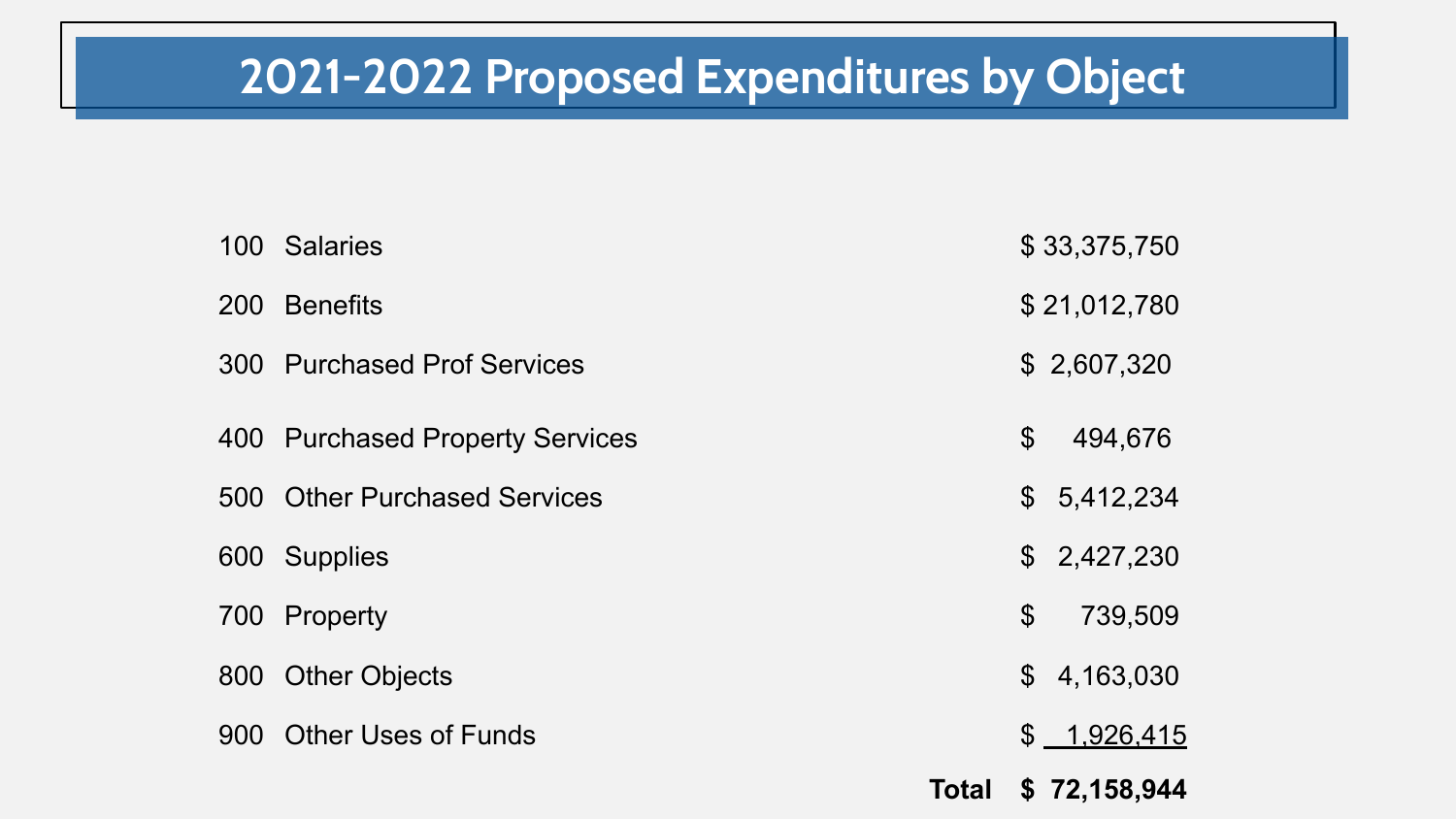## **2021-2022 Proposed Expenditures by Object**



- · Salaries
- Purchased Prof Services
- . Other Purchased Services
- · Property
- Other Uses of Funds

**Benefits** 

- Purchased Property Services
- Supplies
- · Other Objects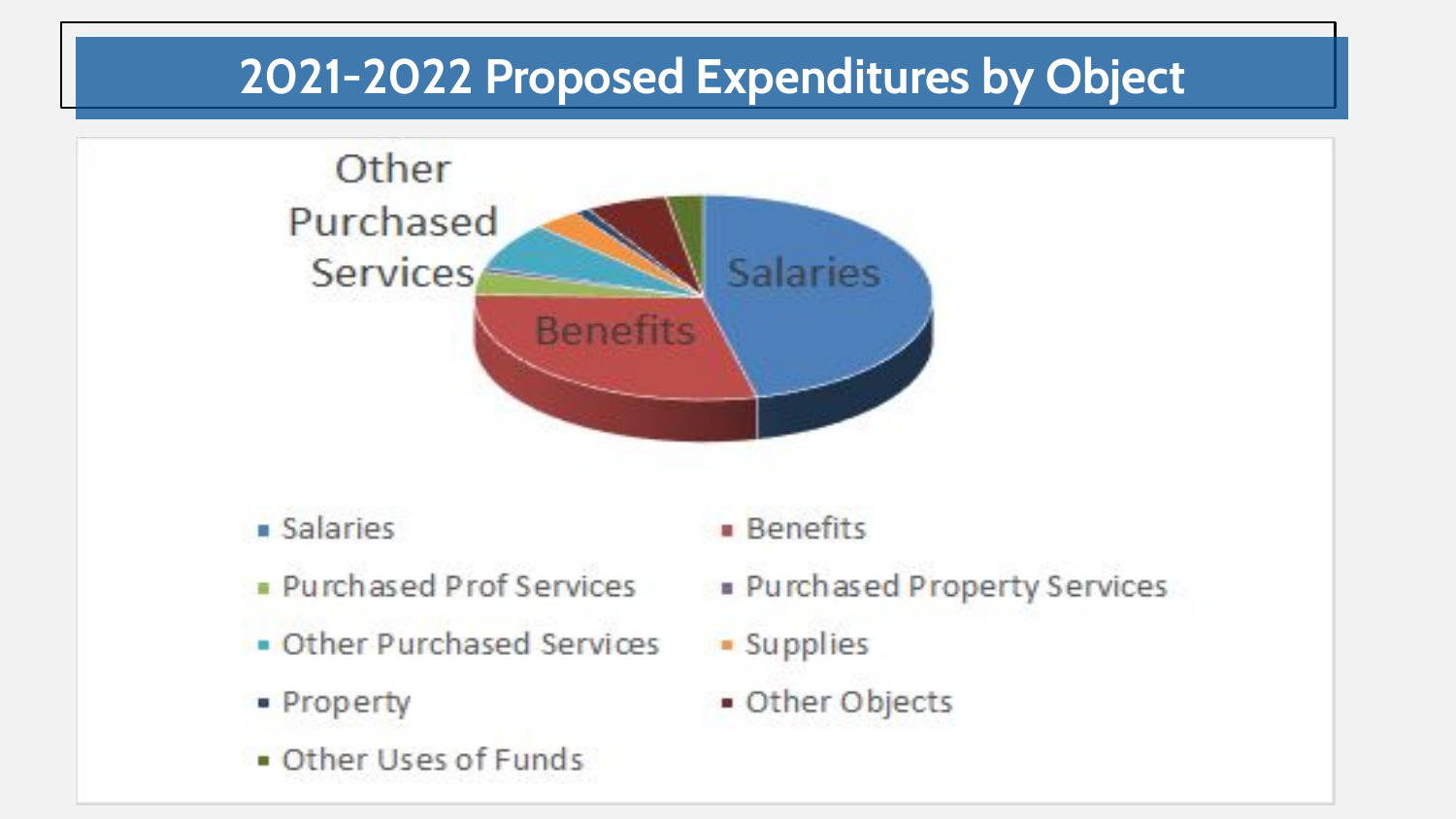#### **Overview of 2021-2022 Proposed Costs**

- Salaries 46.3%
- Healthcare, PSERS and other benefits 29.1%
- Interest and principal on bonds 7.2%
- Transportation operating and maintenance expenses 6.5%
- Tuition for charter schools and special education 5.3%
- Building operating and maintenance expenses 2.3%
- **• Only 3.3% available for all other expenses**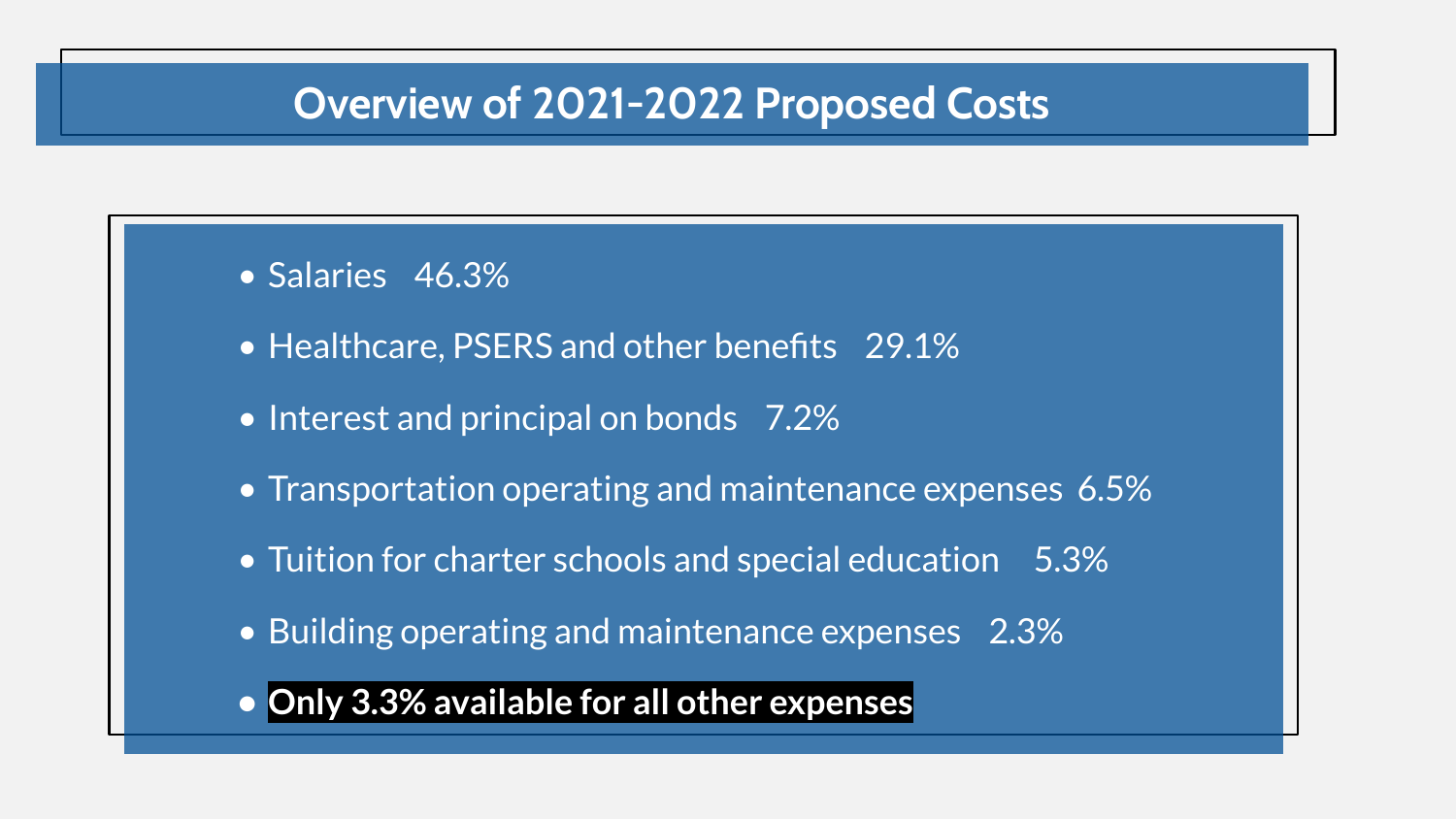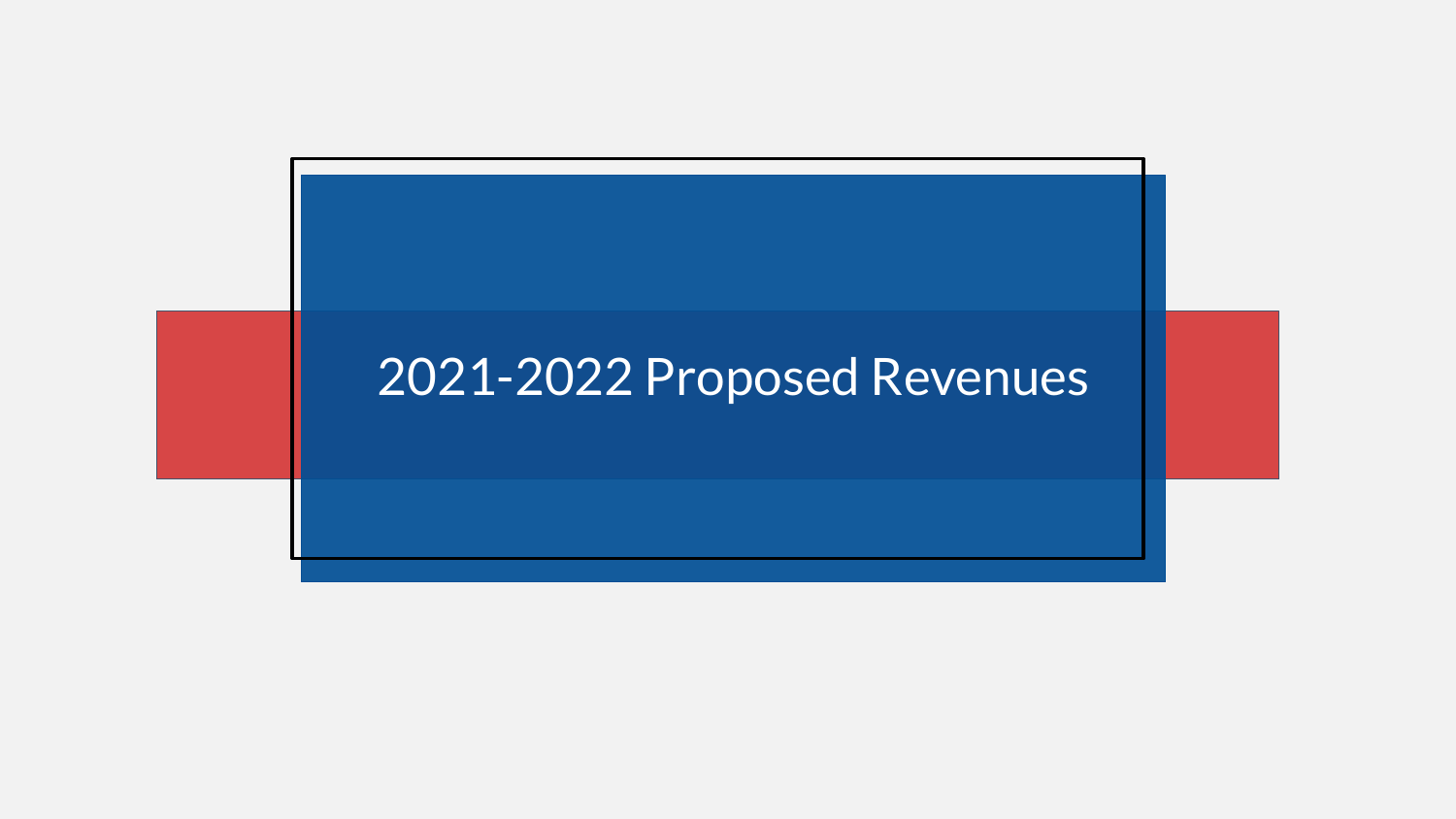### **2021-22 Proposed Revenue Analysis**

Basic Education Funding and Special Education Funding increases

ESSER 2 and ESSER 3 stimulus funding: \$1,987,350 ● one-time funding to be used over next 2 years

Historical revenue analyzed and projected accordingly

Millage increase per Act 1 index, 18.758

● .5462 additional mills over 2020-21 millage rate of 18.2118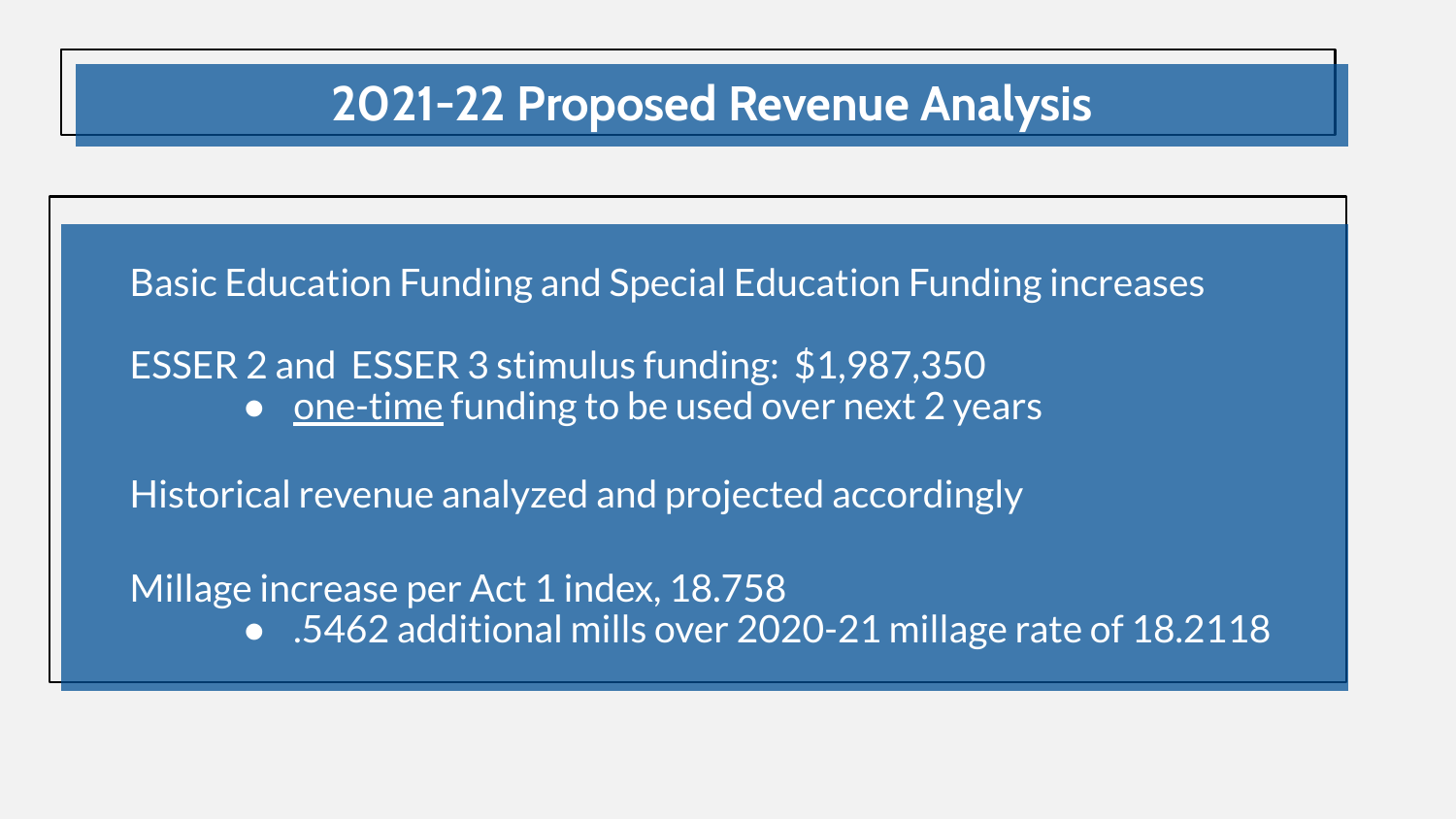#### **CVSD Stimulus Funds Summary Elementary and Secondary School Emergency Relief Fund (ESSER)**

| <b>Grant</b>     | Dates (Multi-Year)                                                                                                                                                                                           | <b>Utilization</b>                                                                | <b>Amount</b>            |
|------------------|--------------------------------------------------------------------------------------------------------------------------------------------------------------------------------------------------------------|-----------------------------------------------------------------------------------|--------------------------|
| <b>ESSER 1</b>   | March 13, 2020 to Sept 30, 2021                                                                                                                                                                              | Instruction - Substitutes 2020-21                                                 | \$292,307                |
| <b>PCCD</b>      | March 1, 2020 to Oct 30, 2020                                                                                                                                                                                | Technology: IS Chromebooks; PS iPads                                              | \$247,719                |
| <b>ESSER II</b>  | March 13, 2020 to Sept 30, 2023                                                                                                                                                                              |                                                                                   | \$1,366,823              |
|                  | 2020-21 \$780,413                                                                                                                                                                                            | \$586,410<br>2021-22                                                              |                          |
|                  | Long-Term Substitute Teachers/Covid Supplies                                                                                                                                                                 | Long-term substitute teachers                                                     |                          |
|                  | <b>Online Learning Coverage</b>                                                                                                                                                                              | - Online learning coverage                                                        |                          |
|                  | <b>Curriculum Updates and Writing</b>                                                                                                                                                                        | - Curriculum updates and writing                                                  |                          |
|                  | <b>Summer Remediation</b>                                                                                                                                                                                    | - Technology (Robotics, wireless, interactive                                     |                          |
|                  | <b>Professional Development</b>                                                                                                                                                                              | boards)                                                                           |                          |
| <b>ESSER III</b> | March 13, 2020 to Sept 30, 2024                                                                                                                                                                              |                                                                                   | \$2,700,904              |
|                  | 2021-22 \$1,400,950                                                                                                                                                                                          | \$1,299,954<br>2022-23                                                            |                          |
|                  | BEF and SEF overage, sub teachers, technology,<br>Professional Development, Covid-19 supplies,<br>HVAC improvement of indoor air quality,<br>mental health services, learning remediation, and<br>curriculum | To be determined                                                                  |                          |
| <b>FEMA/PEMA</b> | March 13, 2020 to Sept. 2020                                                                                                                                                                                 | Funding is tentative - supplies, custodial<br>labor, signage, PPE<br><b>Total</b> | \$126,845<br>\$4,734,598 |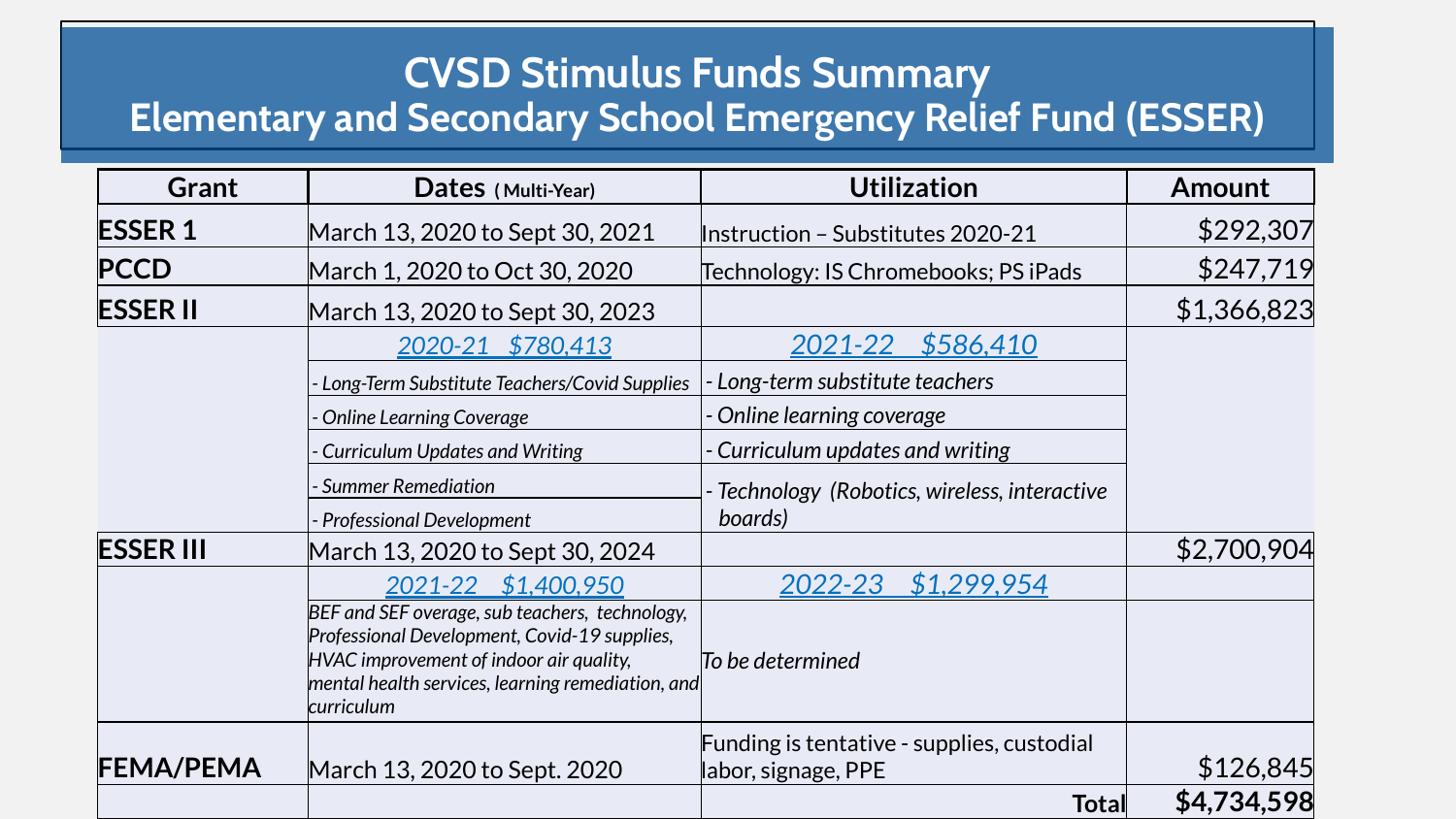## **2021-2022 Proposed Revenue Detail**

| 6100 | Taxes Levied/Assessed by the LEA            | \$49,491,105                |
|------|---------------------------------------------|-----------------------------|
| 6400 | Delinquencies on Levied Taxes               | \$<br>1,207,165             |
| 6500 | Earnings on Investments                     | 50,000<br>\$                |
| 6700 | <b>Revenues from LEA Activities</b>         | $\frac{1}{2}$<br>56,915     |
| 6800 | Revenues from Pass Through Funds            | \$<br>436,685               |
| 6900 | <b>Other Revenue Local Sources</b>          | \$<br>840,000               |
| 7100 | Basic Instructional + Operational Subsidies | \$<br>7,400,385             |
| 7200 | Revenue for Specific Educational Programs   | \$<br>1,799,174             |
| 7300 | Revenue for Non-Educational Programs        | \$2,281,483                 |
| 7500 | <b>State Revenue Not Listed Elsewhere</b>   | $\mathfrak{S}$<br>303,975   |
| 7800 | Revenue from the Commonwealth of PA         | 5,650,438<br>$\mathfrak{L}$ |
| 8500 | <b>Federal Title Grants</b>                 | 465,910<br>\$               |
| 8800 | <b>Medical Assistance</b>                   | \$<br>127,570               |
|      | <b>Sub-Total</b>                            | \$70.110.805                |
| 8700 | <b>Federal Stimulus Funding</b>             | $\mathbf{\$}$<br>1,987,350  |
|      | <b>Total</b>                                | \$72,098,155                |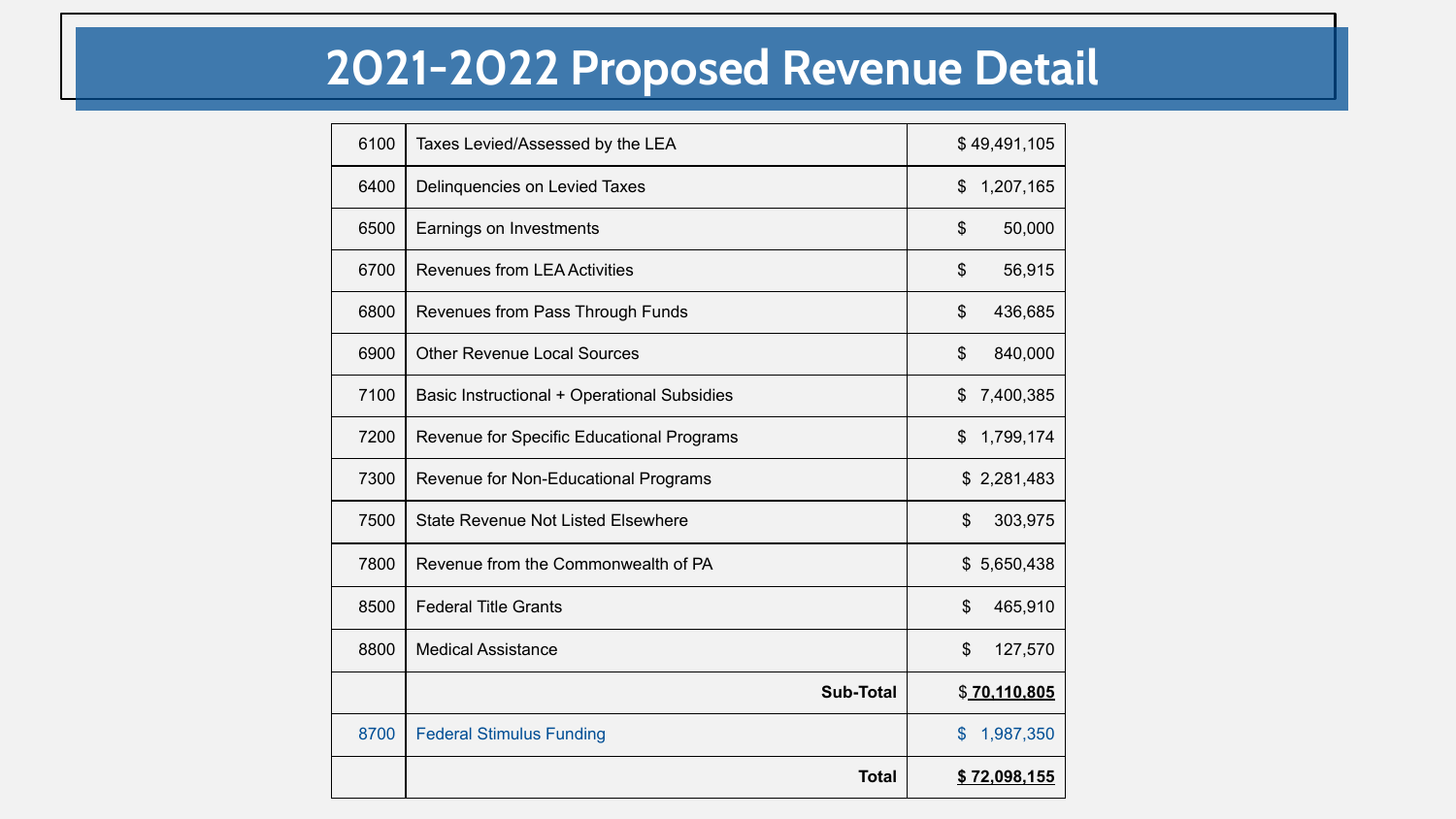### **2021-2022 Proposed Revenue Summary**

| Local Revenue (assumed tax increase)                                       | \$52,081,870 |
|----------------------------------------------------------------------------|--------------|
| State Revenue (some revenue pending approval of state budget)              | \$17,435,455 |
| <b>Federal Revenue (includes one-time stimulus funding of \$1,987,350)</b> | \$2,580,830  |
| <b>TOTAL</b>                                                               | \$72,098,155 |

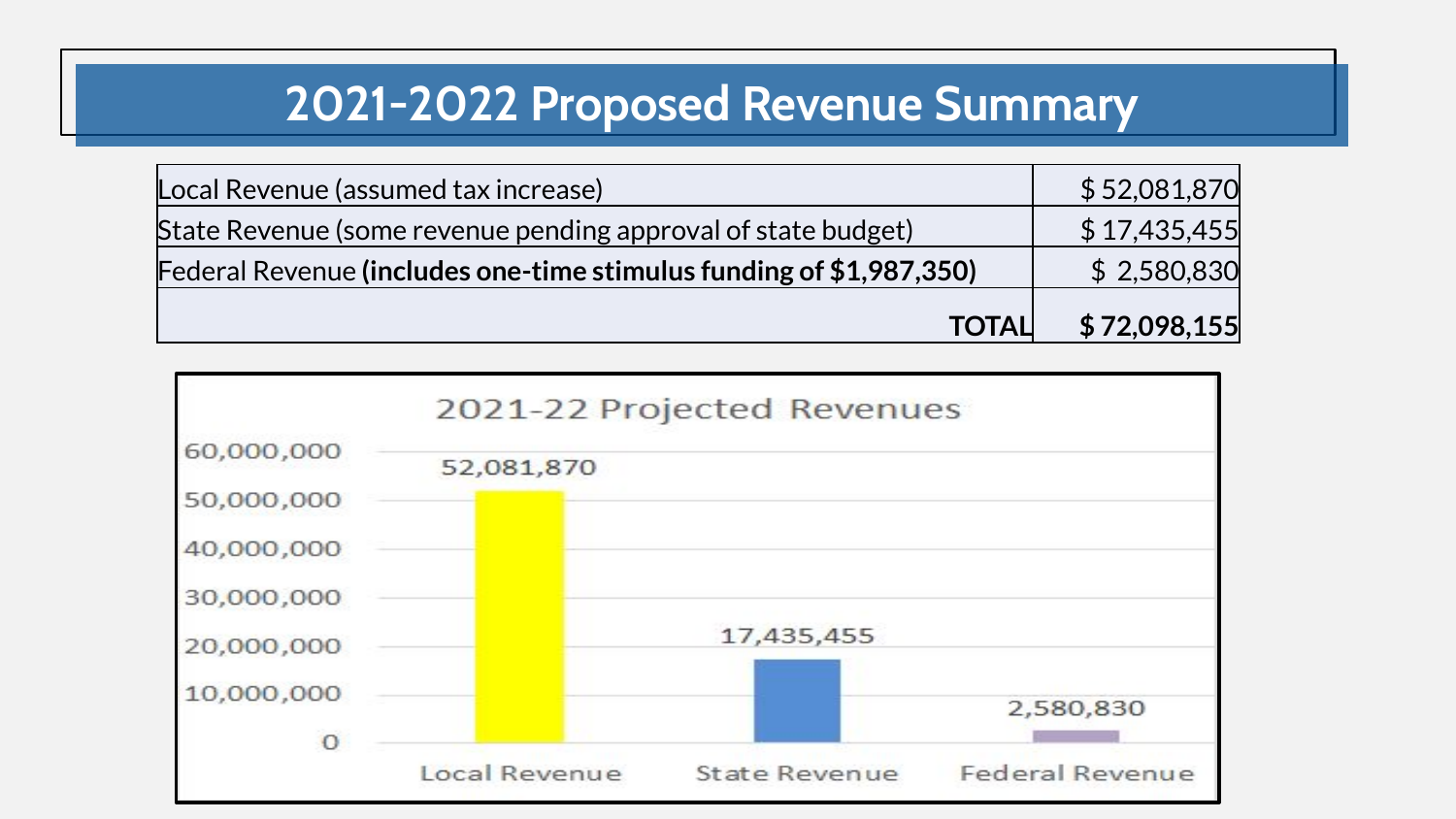## **2020-2021 Allegheny County Millage Rates**

| Brentwood                | 32.7121 | <b>Bethel Park</b>       | 21.7654 |
|--------------------------|---------|--------------------------|---------|
| <b>Penn Hills</b>        | 29.6965 | <b>Baldwin-Whitehall</b> | 21.7600 |
| <b>Wilkinsburg</b>       | 29.5000 | <b>West Jefferson</b>    | 21.4470 |
| <b>Woodland Hills</b>    | 26.9982 | Plum                     | 21.0757 |
| <b>East Allegheny</b>    | 26.9722 | <b>McKeesport Area</b>   | 20.9600 |
| <b>Upper St. Clair</b>   | 26.8972 | <b>Allegheny Valley</b>  | 20.8377 |
| <b>South Fayette</b>     | 26.7000 | <b>South Allegheny</b>   | 20.2600 |
| <b>South Park</b>        | 25.9600 | <b>Fox Chapel Area</b>   | 19.8686 |
| <b>Carlynton</b>         | 25.7891 | Gateway                  | 19.8675 |
| <b>Elizabeth-Forward</b> | 25.6823 | Hampton                  | 19.7100 |
| Northgate                | 25.5000 | <b>Pine-Richland</b>     | 19.5867 |
| <b>West Mifflin Area</b> | 25.3765 | Avonworth                | 19.5300 |
| <b>Steel Valley</b>      | 25.0800 | <b>Keystone Oaks</b>     | 19.4990 |
| <b>Highlands</b>         | 24.8800 | <b>Quaker Valley</b>     | 19.4711 |
| Mt. Lebanon              | 24.7900 | <b>North Allegheny</b>   | 19.1408 |
| <b>Sto-Rox</b>           | 24.0900 | <b>North Hills</b>       | 18.6500 |
| Cornell                  | 23.6750 | <b>West Allegheny</b>    | 18.5100 |
| <b>Shaler Area</b>       | 23.5319 | <b>Chartiers Valley</b>  | 18.2118 |
| Riverview                | 23.2719 | Montour                  | 17.9638 |
| <b>Moon Area</b>         | 22.6746 | <b>Duquesne Area</b>     | 17.5000 |
| <b>Deer Lakes</b>        | 21.9530 | <b>Clairton</b>          | 8.1260  |
|                          |         |                          |         |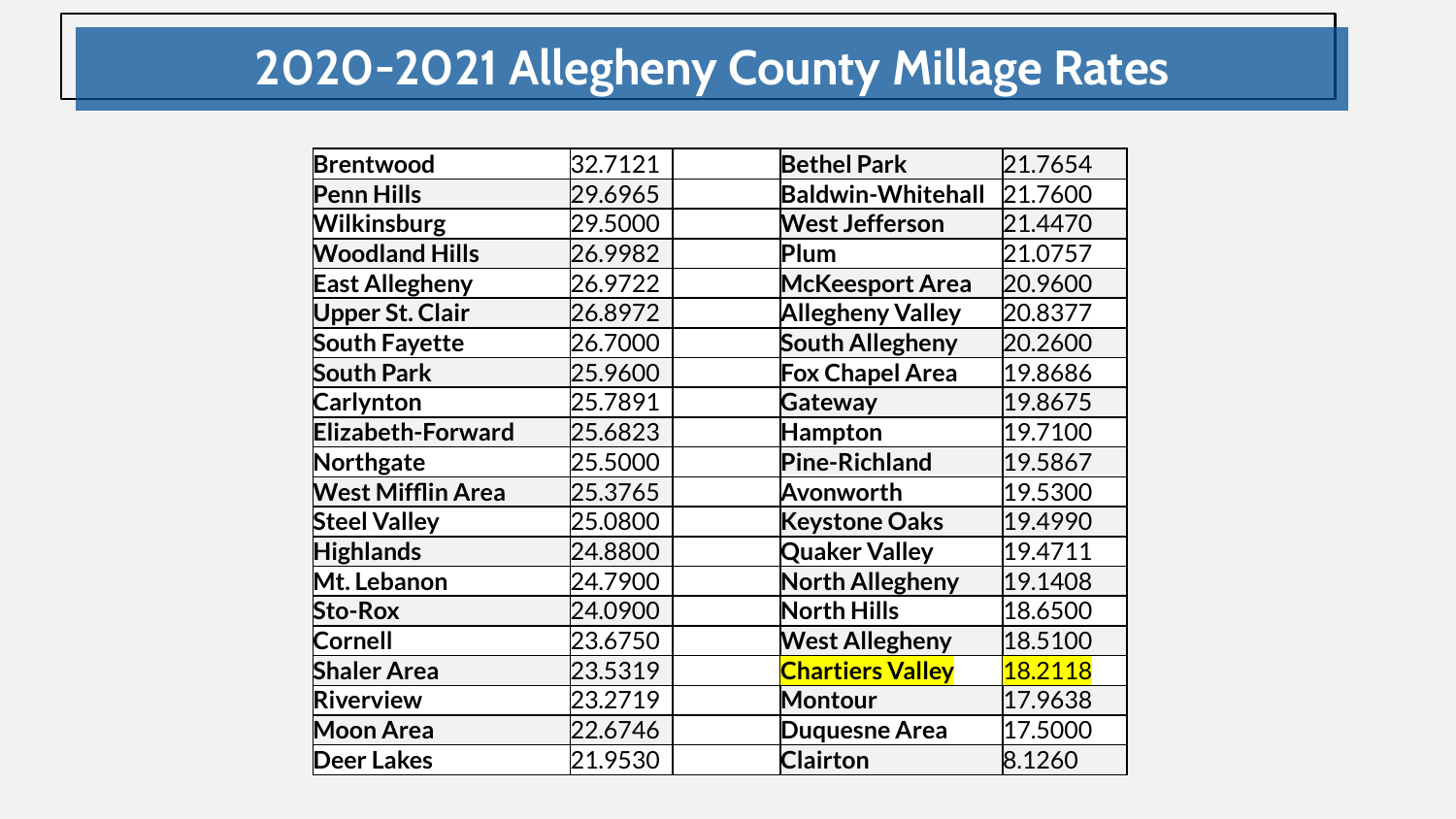#### **2021-2022 Millage Impact**

#### 3% tax increase (Act 1 index) or 18.758 mills

- $+ 5462$  mills
- 2021-22 planned use of fund balance \$60,789
- (Since April 13th, lowered the planned use of balance by \$507,072)

#### 0% tax increase, millage remains 18.2118

• 2021-22 planned use of fund balance \$1,288,523

A millage increase of 3%, \$1,227,734 in real estate tax revenue, allows the district to use less of the fund balance while addressing rising cost and expenses, increases to charter school tuition, and government mandates.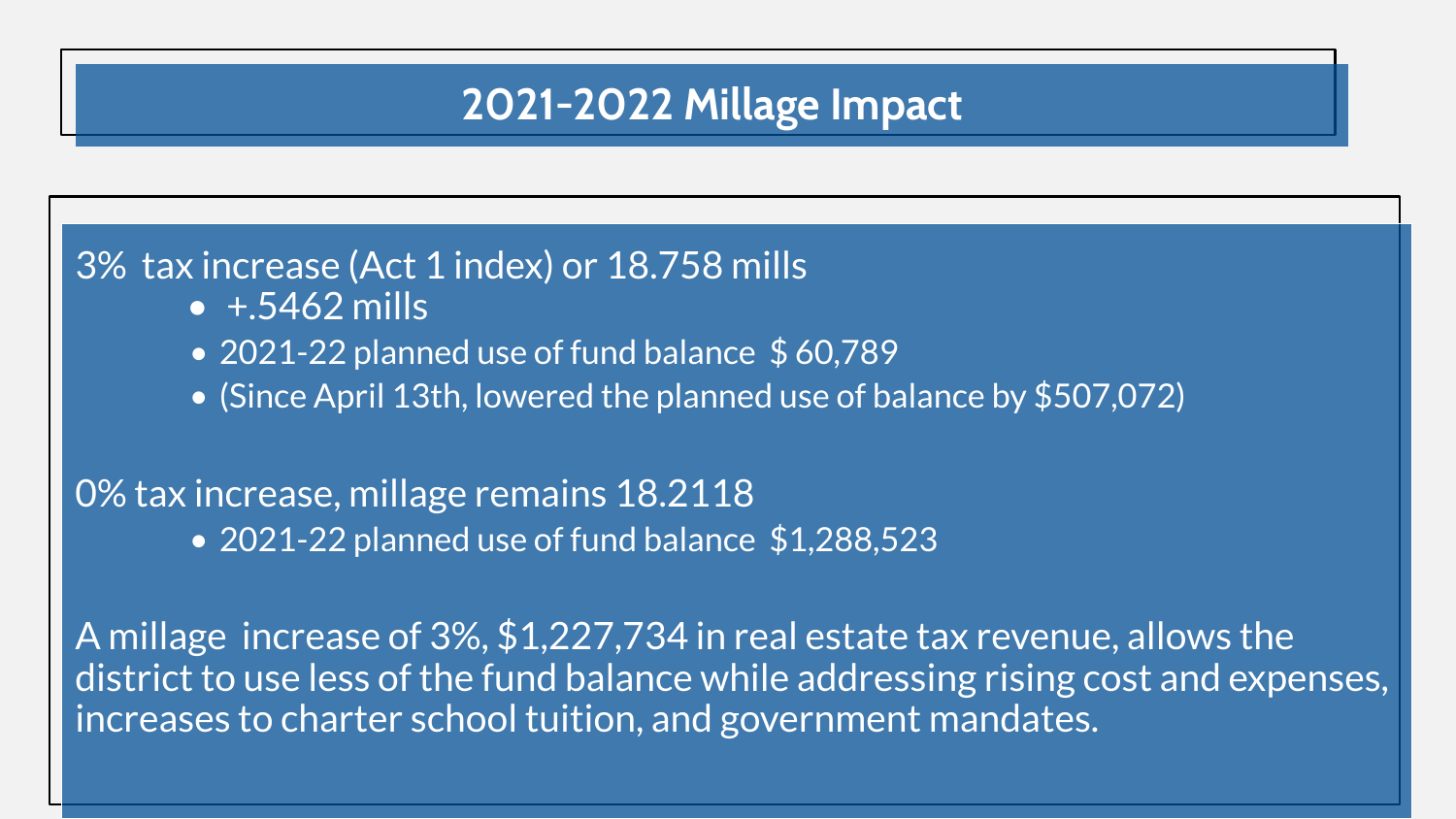#### **Capital Projects and Facility Maintenance for Consideration**

- Chartiers Valley Capital Reserve Fund replenishment: ○ No state funding (Plan Con) for ongoing and needed capital repairs or replacing equipment
	- Allows the district to set aside necessary funds in advance for planned and unplanned capital expenses
- Facilities which will need attention in the near future:
	- Athletic facilities that were not part of the High School renovation: stadium, football field, track, pool and gymnasium
	- HVAC and roofing at the Primary School
	- Needs at the aging Intermediate School